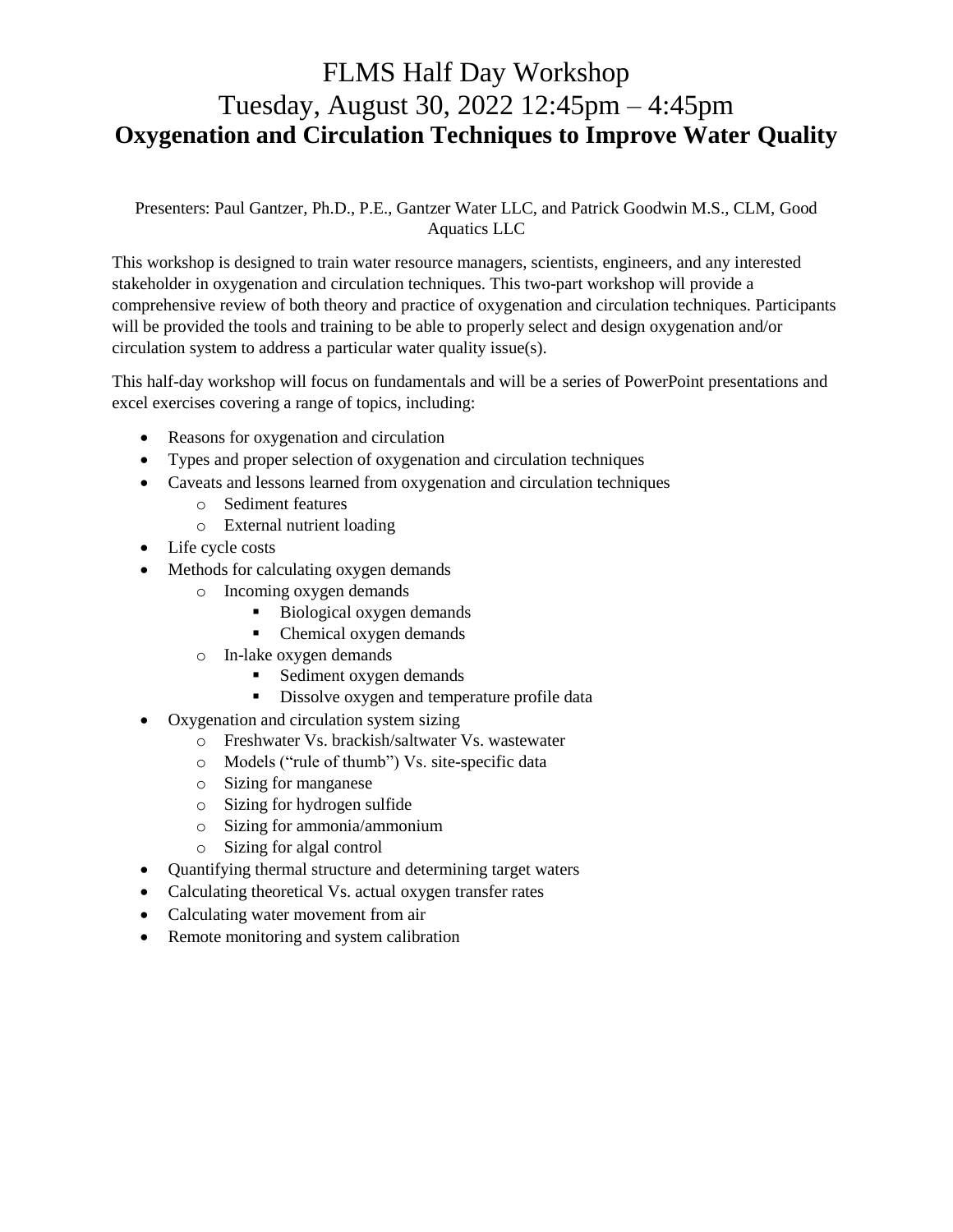# FLMS Half Day Workshop Tuesday, August 30, 2022 12:45pm – 4:45pm **Oxygenation and Circulation Techniques to Improve Water Quality**

### Paul Gantzer Ph.D., P.E., Gantzer Water, LLC





Dr. Paul Gantzer, Owner of Gantzer Water, LLC (Gantzer Water), is a world-renowned limnologist. Dr. Gantzer is especially recognized for his work with oxygenation techniques to restore lake water quality and ameliorate harmful algal blooms. Gantzer Water provides expertise in the review and design of oxygenation and circulation systems used to enhance or improve water quality through in-lake management strategies. Services provided by Gantzer Water include comprehensive

analysis of baseline oxygen demand data used to size oxygenation systems and identify the preferred approach. Gantzer Water works closely with their clients to identify oxygenation needs and goals and to provide the most robust long-term management strategy within budget constraints. Representative projects include C.W. Bill Young Reservoir (air-lift aerator and destratification), Bear Lake (direct oxygenation), and Sarah's Pond (Side-stream saturation). Dr. Gantzer has published numerous peer-reviewed papers on aeration and oxygenation, including articles that were featured in the September 2019 NALMS Journal of Lake and Reservoir Management, which highlighted the use of oxygenation in the restoration of large lakes and reservoirs.

### *Patrick Goodwin, M.S., CLM Good Aquatics LLC*





### **GOOD AOUATICS LLC.**

#### **Patrick Goodwin, CLM | Water Resource Manager**

Patrick has training and experience in all aspects of water resource management and has completed multiple comprehensive water management plans ranging from 8 to 13,000-acre water bodies. Patrick specializes in using the Lake Loading Response Model (LLRM) and field data collection to evaluate nutrient loading and the consequences of that loading in terms of algal blooms and water clarity. Patrick also has unique industry insight into applied restoration techniques and has

conducted numerous experiments evaluating restoration techniques for clients. He has successfully restored multiple water bodies and is considered an expert in oxygenation and circulation techniques. Patrick is a certified lake manager and is the current Region 4 director for the North American Lake Management Society (NALMS).